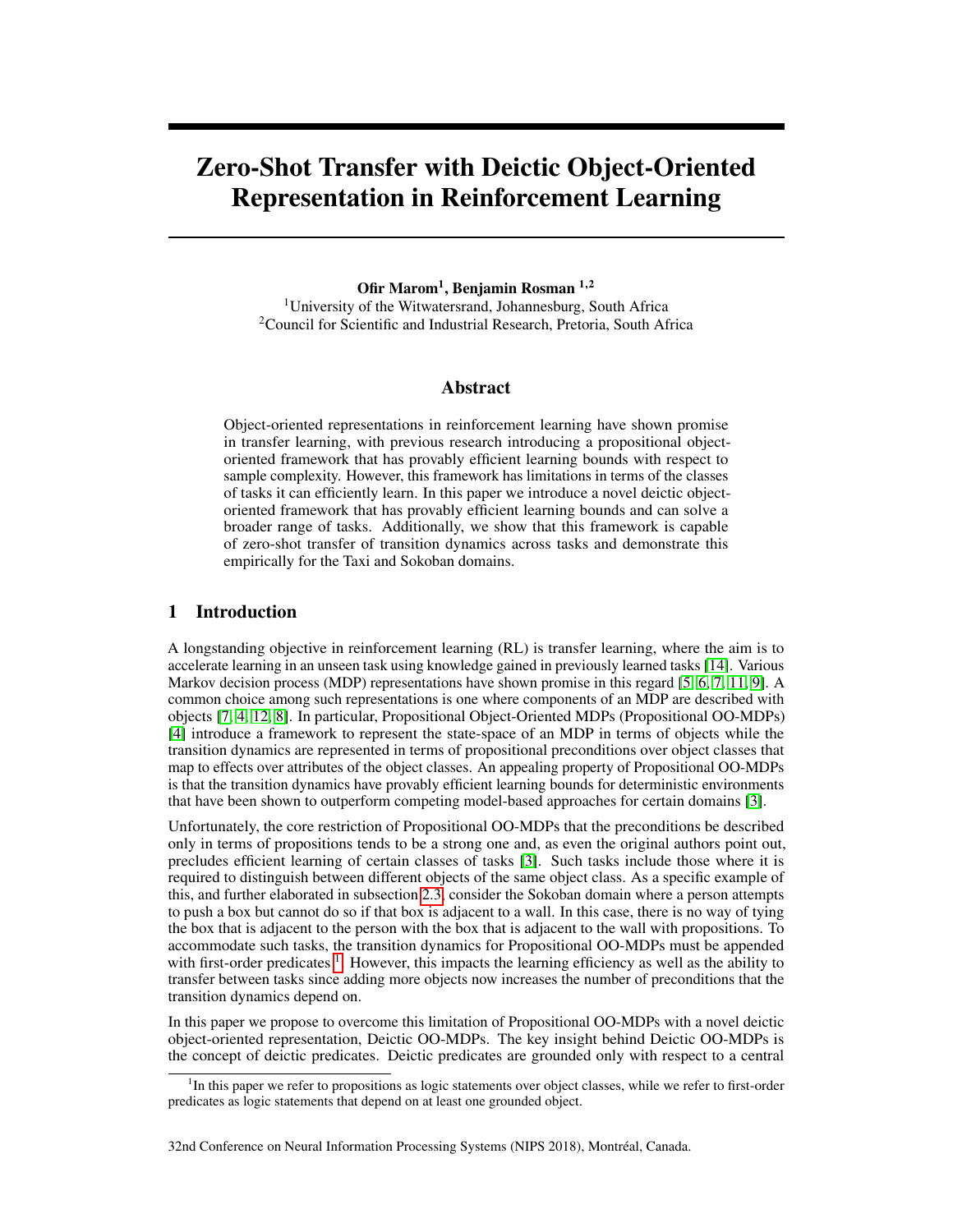deictic object, therefore that object may relate itself to non-grounded object classes, but not to other grounded objects. Returning to the Sokoban domain, a deictic predicate over boxes allows a specific box to ascertain whether *any* wall is adjacent to it, but not whether a *specific* wall is adjacent to it. As we formalise in section [2,](#page-1-0) Deictic OO-MDPs are defined in terms of a schema (or template) and so for all tasks instantiated from that schema the number of preconditions that the transition dynamics depend on remains constant. This makes transfer of the transition dynamics possible across all tasks instantiated from that schema, which is illustrated empirically in section [4.](#page-6-0) Furthermore, Deictic OO-MDPs allow for the efficient learning of transition dynamics for classes of tasks not possible with propositional frameworks, as discussed in section [3.](#page-3-1)

## <span id="page-1-0"></span>2 Framework

#### <span id="page-1-1"></span>2.1 Background

Most commonly an RL task is described as a discrete-time, finite-state and finite-action Markov decision process (MDP) [\[13\]](#page-8-10). Given an MDP,  $M$ , a well-known model-based algorithm to learn a near-optimal policy for M is  $R_{max}$  [\[1\]](#page-8-11), which is known to have polynomial sample complexity. The KWIK (knows what it knows) [\[10\]](#page-8-12) framework generalises  $R_{max}$  to a broader range of representations, such that if the transition dynamics can be learned with polynomial sample complexity under the KWIK protocol, it is possible to construct an  $R_{max}$  type algorithm to learn a near-optimal policy for M. The main requirement of the KWIK framework is that when an agent is required to make a prediction of the next state distribution given the agent's current state and action, the agent may choose to return  $\perp$  instead, meaning that the agent is unable to make an accurate prediction as it has yet to explore the environment sufficiently. Furthermore, the number of times the agent may return  $\perp$ must have polynomial bound (which is called the KWIK bound).

The KWIK framework has been used in conjunction with object-oriented representations for efficient learning [\[4\]](#page-8-6). The main idea behind object-oriented representations is that the state-space is made up of grounded objects that are instantiations of object classes. Such representations for the state-space were introduced with Relational MDPs that define a domain in terms of a schema [\[7\]](#page-8-3).

Formally, the state-space for such a schema consists of a set of object classes  $\mathfrak{C} = \{C_i\}_{i=1}^{N_{\mathfrak{C}}}$ . Each object class  $C \in \mathfrak{C}$  has a set of attributes  $Att(C) = \{C.\alpha_i\}_{i=1}^{N_C}$  and each attribute  $C.\alpha \in Att(C)$  of an object class has a domain  $Dom(C.\alpha)$ . Given a schema, a grounded state-space is instantiated by first selecting a grounded object set which consists of n objects  $O = \{o_i\}_{i=1}^n$  where each  $o \in O$  is an instance of some object class C. The value of attribute  $C.\alpha$  for object  $\alpha$  is denoted by  $\alpha.\alpha$ . Then the grounded state-space, denoted  $S_O$ , is an assignment of each  $o.\alpha$  for all objects in O. The schema state-space, denoted  $S$ , is the set of all states for all possible object sets  $O$ .

To make the notion of a schema state-space concrete, consider the classical Taxi domain [\[2\]](#page-8-13) where a taxi in a gridword has the task of picking up a passenger at some pickup location and dropping them off at some destination location. The actions available to the taxi are  $North, East, South$ , *West, Pickup* and *Dropof f* while walls limit the taxi's movements. We introduce a more general extension of this domain called the all-passenger any-destination Taxi domain where a taxi is tasked to pick up multiple passengers and drop each of them off at one of any destination locations. The taxi can only pick up one passenger at a time, so if a passenger is already in the taxi and the  $Pickup$ action is taken while the taxi is at the pickup location of another passenger, the state does not change.

We can represent this more general Taxi domain with four object classes:  $Taxi$ , Wall, Passenger and Destination. Each object class has attributes x and y for their location on the grid. Object class *Wall* has an additional attribute pos to mark one of four positions in a square, while  $P$  assenger has additional attributes in-taxi and at-destination to indicate if the passenger is in a taxi and at a destination respectively. Given the schema for this domain we can instantiate a set of grounded objects from the object classes and a resulting MDP. Figure [1](#page-2-0) shows sample states of the schema.

Propositional OO-MDPs and Relational MDPs use similar state-space representations as described above. Where they differ is in the definition of their transition dynamics. While Relational MDPs use aggregation for preconditions [\[7\]](#page-8-3), Propositional OO-MDPs use propositions for preconditions [\[4\]](#page-8-6). Furthermore, the work on Relational MDPs assumes that the transition dynamics are known and the focus is on learning generalised plans. Meanwhile, Propositional OO-MDPs assume that the transition dynamics are unknown and need to be learned through interaction with the environment.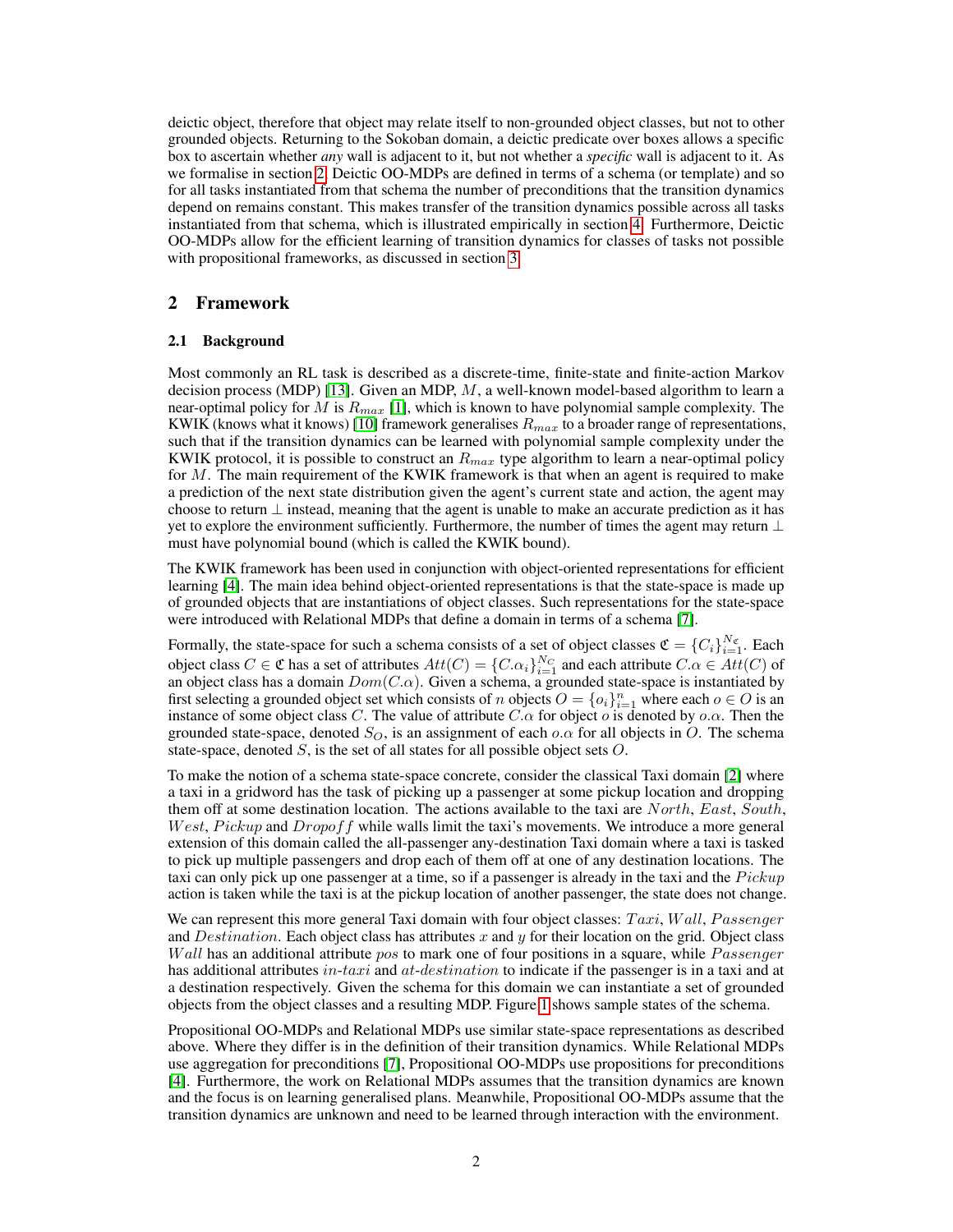<span id="page-2-3"></span><span id="page-2-2"></span><span id="page-2-0"></span>

Figure 1: P marks a passenger; D marks a destination; T marks a taxi; thicker lines mark walls. Five possible states from the all-passenger any-destination Taxi domain schema.

#### <span id="page-2-1"></span>2.2 Deictic object-oriented representation

Our Deictic OO-MDP framework uses the schema state-space representation described in subsection [2.1](#page-1-1) while deictic predicate preconditions are used to define the schema transition dynamics as described in this section. Let A be a set of actions. Then for each attribute  $C.\alpha$  and action  $a \in A$ define a set of effects  $E_{a,C,\alpha} = \{e_i : Dom(C.\alpha) \to Dom(C.\alpha)\}_{i=1}^{K_{a,C,\alpha}}$ . Define a set of deictic predicate preconditions  $F_{a,C,\alpha} = \{f_i : \mathcal{O}[C] \times S \to \mathcal{B}\}_{i=1}^{D_{a,C,\alpha}}$ , where  $\mathcal{O}[C]$  is a set that contains objects with all possible attribute value assignments that are instances of C, and  $\mathcal{B} = \{0, 1\}$ . Then the probabilistic transition dynamics for C. $\alpha$  and a are defined by  $P_{a,C,\alpha}$  :  $\mathcal{B}^{D_{a,C,\alpha}} \times E_{a,C,\alpha} \to [0,1]$ . The schema transition dynamics  $P$  is the set of transition dynamics for all attributes and actions,  $P = \{P_{a,C,\alpha} | C \in \mathfrak{C}, C.\alpha \in Att(C), a \in A\}.$  The schema reward dynamics are defined by  $R: S \times A \times S \rightarrow \mathbb{R}$ .

Given an object set O we can instantiate a grounded MDP  $M_{O,\rho} = (S_O, A, P, R, \gamma, \rho)$  where  $\gamma$  is a discount rate and  $\rho$  is a distribution over initial states. Then if an agent is currently in state  $s \in S_O$ and takes action a, the transition dynamics for  $M_{O,\rho}$  operate as follows: for each object o in s that is an instance of C and each attribute C. $\alpha$  we compute the Boolean truth values  $B = \{f_i(o, s)\}_{i=1}^{D_{a,C,\alpha}}$ for the deictic predicates in  $F_{a,C,\alpha}$ . Then for an effect  $e \in E_{a,C,\alpha}$  we compute  $P_{a,C,\alpha}(B,e)$  which returns the probability of  $e$  occurring given  $B$ . This implies a distribution over effects which in turn implies a distribution over the attribute values of  $o$  by applying the effect to  $o.\alpha$  in s and obtaining  $e(o.\alpha) = o.\alpha'$  in s'.

For example, consider attribute  $Taxi.x$  and action East for the all-passenger any-destination Taxi domain introduced in subsection [2.1.](#page-1-1) We can define a set of relative effects  $Rel_i(x) \rightarrow x + i$  that produce a shift of i squares from the current location x, as well as a deictic predicate  $T_E(taxi, s)$  that returns 1 if  $taxi$  has a wall one square to its east in s, otherwise 0. Then the transition dynamics can be described for any taxi object as  $T_E(taxi, s) = 1 \implies taxix \leftarrow Rel_0(taxi.x)$  with probability 1 and  $T_E(taxi, s) = 0 \implies taxi.x \leftarrow Rel_1(taxi.x)$  with probability 1. For a slightly more complex example consider attribute  $Passenger.in-taxi$  and action  $Pickup$ . The transition dynamics for this attribute depend on three preconditions for which we require a deictic *passenger* object: is a taxi on the same square as *passenger*? Is *passenger.at-destination* true? Is there any passenger in a taxi?

The key insight with Deictic OO-MDPs is that the parameters we pass to each precondition in  $F_{a,C,\alpha}$ are a grounded deictic object o that must be an instance of C and s which is a state *of the schema*, not a grounded state. As a result these preconditions may not refer to specific objects in s; however, they may relate o to object classes of the schema. For example, with  $T_E(taxi, s)$  as defined above only  $taxi$  is grounded while we never refer to a grounded object in  $s$ .

Given a resulting state  $s'$ , the reward dynamics operate by computing  $R(s, a, s')$ . For the purposes of this paper we will assume that  $R$  is known while  $P$  needs to be learned. A subtle but important requirement for our definition of  $P_{a,C,\alpha}$  to be correct is that the set  $E_{a,C,\alpha}$  must be *invertible* so that if the current value assignment for some attribute C. $\alpha$  of a grounded object  $\alpha$  in state s is  $\alpha.\alpha$  and we take action a to subsequently observe o.a' in s' then there must be a unique  $e \in E_{a,C,\alpha}$  such that  $e(o.\alpha) = o.\alpha'$ . Clearly if this requirement is not met then either the effects are not able to correctly capture the true transition dynamics or there are duplicate effects that lead to the same  $o.\alpha'$  which creates ambiguity over which effect occurred.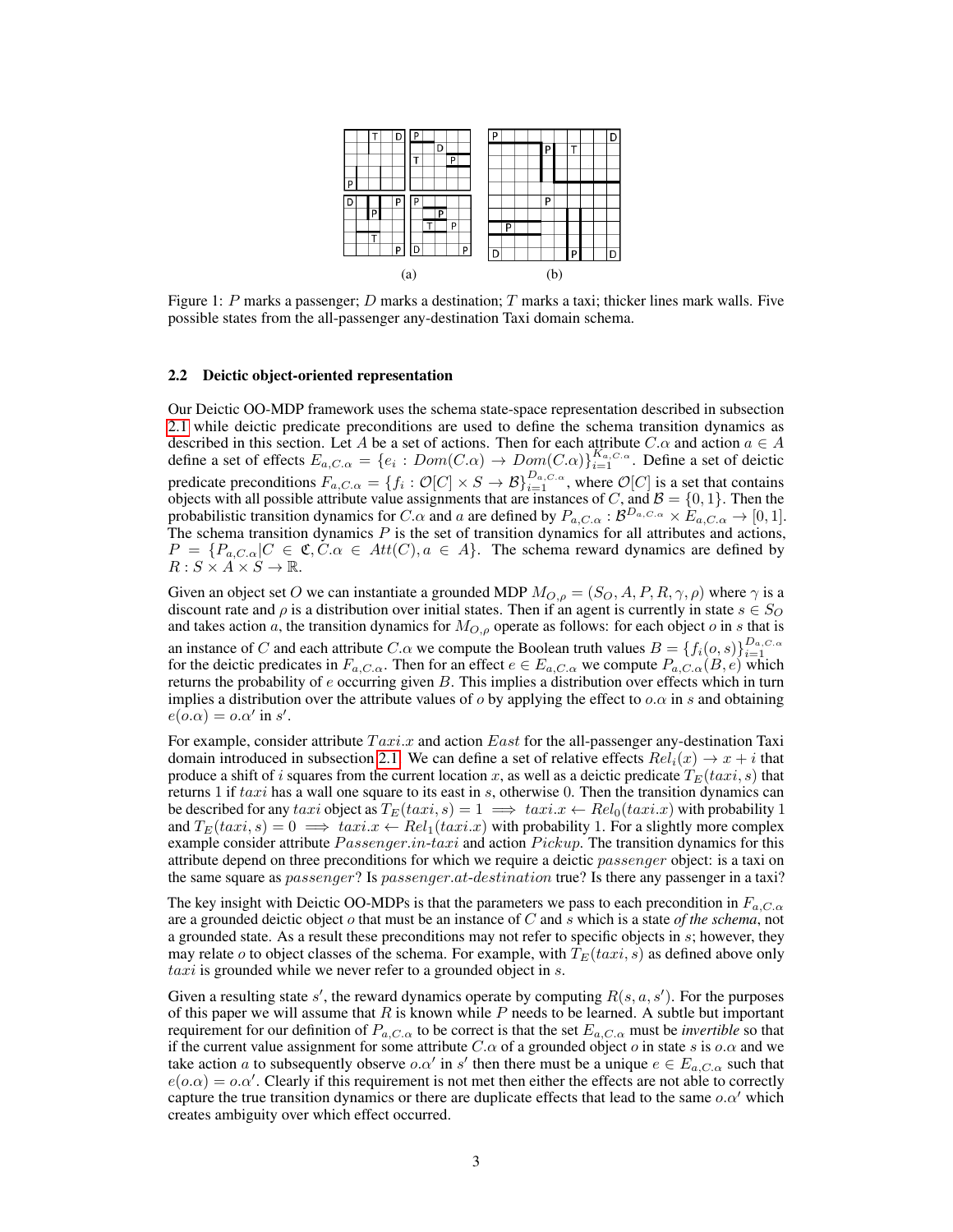#### <span id="page-3-0"></span>2.3 Limitations of propositional object-oriented representation

It is beneficial to contrast the Deictic OO-MDP representation introduced in subsection [2.2](#page-2-1) to Propositional OO-MDPs. Propositions alone are insufficient to represent the transition dynamics for the all-passenger any-destination Taxi domain. To see this, suppose we have two passenger objects and the proposition  $On(T a xi, Passenger)$  with truth value 1. This can be translated as: a taxi is on the same square as a passenger is true. Clearly this information is insufficient to determine which passenger's in-taxi attribute should change given the  $Pickup$  action. To overcome this we must resort to first-order predicates over grounded objects of the form  $On(Taxi, passenger_1)$  and  $On(T a xi, passenger_2)$ . Note that the number of preconditions changes as we add more passenger objects which complicates both learning and transfer procedures.

As a further example, consider the Sokoban domain where a person is required to push boxes to some storage locations. However, the person cannot push a box if that box is adjacent to another box or a wall. As discussed by the authors of Propositional OO-MDPs such domains are not suitable for propositional representations [\[3\]](#page-8-9). Consider the propositions  $T_W (Box, Person)$  and  $T_E(Box, Wall)$  both with truth value 1. The first term translates as: a box has a person one square to its west is true, while the second translates as: a box has a wall one square to its east is true. Then the conjunction  $T_W (Box, Person) = 1 \wedge T_E (Box, Wall) = 1$  is insufficient to determine the transition dynamics of the box's x attribute when taking action East since there is no way to know if the terms are referring to the same box. See Figure [2](#page-3-2) for illustration. Deictic OO-MDPs are able to represent these conditions without ambiguity. Consider the  $Box.x$  attribute with action *East.* Define  $f_1(box, s)$  to return 1 if box has a person one square to its west in s, otherwise 0. Define  $f_2(b\alpha, s)$  to return 1 if  $b\alpha x$  has a wall one squares to its east in s, otherwise 0. Then  $f_1(box, s) = 1 \land f_2(box, s) = 1 \implies box.x \leftarrow box.x + 0.$ 

In fact, representing the transition dynamics for this domain in terms of Deictic OO-MDPs is straightforward. For a deictic *person* object there are four preconditions when the action East is taken: is there a box one square east of *person*? Is there a box two squares east of *person*? Is there a wall one square east of person? Is there a wall two squares east of person? Meanwhile for a deictic  $box$  object there are three preconditions: is there a person one square west of  $box$ ? Is there a wall one square east of  $box$ ? Is there a box one square east of  $box$ ? The other actions are analogous.

<span id="page-3-5"></span><span id="page-3-4"></span><span id="page-3-3"></span><span id="page-3-2"></span>

Figure 2: For action East and the box adjacent to the person, in [\(2a\)](#page-3-3) the effect is  $box.x \leftarrow$  $box.x + 0$ ; in [\(2b\)](#page-3-4) the effect is  $box.x \leftarrow box.x + 1$  while the conjunction  $T_W (Box, Person) =$  $1 \wedge T_E(Box, Wall) = 1$  is true in both cases. [\(2c\)](#page-3-5) is a more complex Sokoban task with four boxes from the "Micro-Cosmos" level pack which requires 209 steps to solve under an optimal policy.

## <span id="page-3-1"></span>3 Learning transition dynamics

Given a set of D preconditions we want to learn the transition dynamics for each attribute  $C.\alpha$  and action a. If the transition dynamics are deterministic this can be done using memorisation [\[10\]](#page-8-12) with KWIK bound  $2^D$ . However, this is prohibitive if D is large. Propositional OO-MDPs introduce a learning algorithm called  $DOORMAX$  [\[4\]](#page-8-6) for deterministic transition dynamics that, under certain assumptions, has provably efficient KWIK bounds. Moreover,  $DOORMAX$  is able to learn from multiple hypothesised effect sets and determine the correct effect set for each attribute and action.

The main assumption required for  $DOORMAX$  to be correct is that the transition dynamics for each attribute and action must be representable as a full binary tree with propositions at the non-leaf nodes and effects at the leaf nodes. Furthermore, each possible effect of an effect set can only occur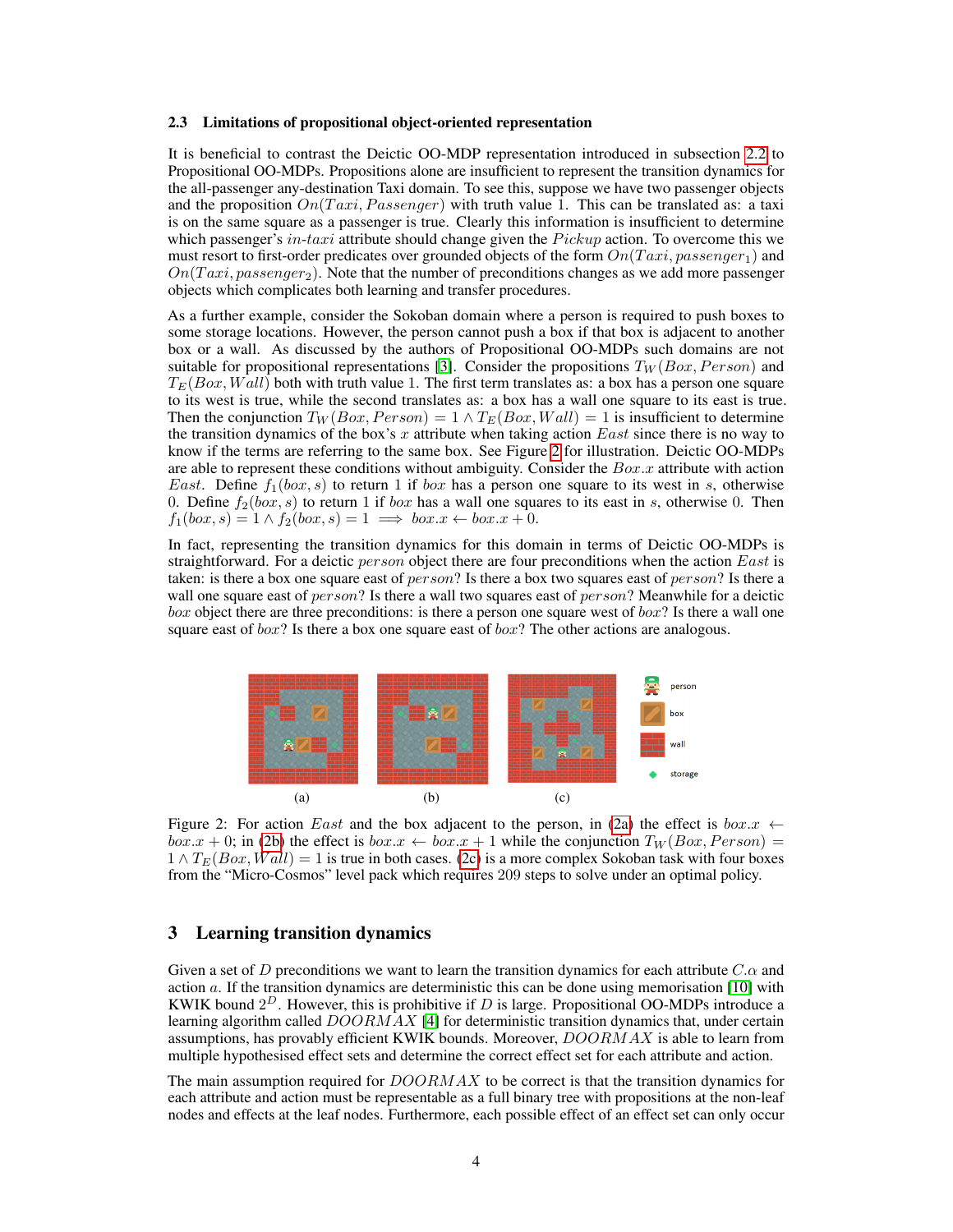at most at one leaf node of the tree, except for a special effect called a "failure condition" that may occur at multiple leaf nodes. A failure condition implies that globally no attribute changed when an action was taken i.e.  $s = s'$  when a is taken. See Figure [3a](#page-4-0) for how this represented for the  $Taxi.x$ attribute with action East.

The intuition behind  $DOORMAX$  is that in many cases the number of preconditions that an effect depends on is much smaller than  $D$ . Furthermore, since an effect can occur at most once in the tree, we can invalidate many terms with a small number of observations by using conjunctions. For example, suppose we observe the following different sets of terms that each produce the same effect  $Taxi.x \leftarrow Taxi.x + 1: T_1 = \{T_N(Taxi, Wall) = 0, T_E(Taxi, Wall) = 0, T_S(Taxi, Wall) = 0\}$ 0,  $T_W(Taxi, Wall) = 0$ } and  $T_2 = {T_N(Taxi, Wall) = 1, T_E(Taxi, Wall) = 0,$  $T_S(Taxi, Wall) = 1, T_W(Taxi, Wall) = 1$ . Then we can determine from only two observations that the relevant terms for this effect are the ones that occur in  $T_1 \wedge T_2$  i.e.  $T_E(Taxi, Wall) = 0$ . As failure conditions can occur at multiple leaf nodes they need to be learned on a case by case basis.

We adapt the  $DOORMAX$  algorithm to Deictic OO-MDPs, which we call  $DOORMAX_D$ . The main difference for  $DOORMAX_D$  is that we remove the notion of a global failure condition because this depends on a grounded state comprised of grounded objects. Meanwhile the transition dynamics of our representation are schema based to allow for transferability across tasks. Instead we require that all effects apply to a single attribute. See Figure [3b](#page-4-1) for how this is represented for the  $Taxi.x$ attribute with action  $East$ . To achieve this, we introduce a partition function over effects that groups them into those that can occur at most at one leaf node and those that can occur at multiple leaf nodes.

<span id="page-4-0"></span>

<span id="page-4-1"></span>Figure 3: Full binary tree structure for the transition dynamics of  $Taxi.x$  attribute and action East. [\(3a\)](#page-4-0) for Propositional OO-MDPs; [\(3b\)](#page-4-1) for Deictic OO-MDPs. Right branches represent a truth value of 1.

<span id="page-4-3"></span>

<span id="page-4-5"></span><span id="page-4-4"></span>Figure 4: Binary trees induced by  $\mathcal{T}_{e_1}$  and  $\mathcal{T}_{e_2}$ . Right branches represent a truth value of 1.

Let  $F$  be a set of deictic predicate preconditions and  $E$  be a set of effects.

**Definition 1.** A term is a tuple  $(f, b)$  where  $f \in F$  and  $b \in \mathcal{B}$ . A set of terms is denoted by T and a set that contains sets of terms is denoted by  $\mathcal{T}$ .

**Definition 2.** Term  $(f_1, b_1)$  mismatches term  $(f_2, b_2)$  if  $f_1 = f_2$  and  $b_1 \neq b_2$ 

**Definition 3.**  $\Pi: E \to \mathcal{B}$  is a binary partition function over E and assigns each effect in E to one of two partitions, 0 or 1. We call the tuple  $g = (E, \Pi)$  an effect type. Denote by  $K_0^g$  and  $K_1^g$  the number of effects in partition 0 and 1 respectively. We use . notation to refer to an element in a tuple g, so for example g. E refers to E in g

**Definition 4.** Let g be an effect type. Let  $M > 1$  be a constant. Then  $Tree(g, F, M)$  is the set of all full binary trees such that non-leaf nodes are a subset of F and leaf nodes are a subsets of  $q.E$ . Furthermore, if q. Π assigns an effect in q. E to partition 1 then that effect can occur at most at one leaf node and we call that effect conjunctive, otherwise that effect may occur at most at M leaf nodes and we call that effect disjunctive.

<span id="page-4-2"></span>**Theorem 1.** For attribute C. $\alpha$  and action a let F be a set of size D that contains hypothesised deictic predicate preconditions on which the transition dynamics of  $C.\alpha$  when taking action a may depend. Let  $\hat{G} = \{g_i\}_{i=1}^N$  be a set of size N that contains hypothesised effect types where each  $e \in g_i.E$  has domain and range  $Dom(C.\alpha)$ . Let  $K_0 = \max_{g \in \hat{\mathcal{G}}} K_0^g$  and  $K_1 = \max_{g \in \hat{\mathcal{G}}} K_1^g$ . Let  $\mathcal{H} = \{Tree(g, \hat{F}, M) | g \in \hat{\mathcal{G}}\}$  for some constant  $M > 1$ . Then if exactly one  $h^* \in \mathcal{H}$  is true, the transition dynamics for C. $\alpha$  and a can be learned with KWIK bound  $N(K_0M+K_1(D+1)+1)+N-1$ by applying the learning procedure of Algorithm [1.](#page-5-0) The proof of Theorem [1](#page-4-2) is in section 4 of the supplementary material and is analogous to the KWIK bound proof for Propositional OO-MDPs [\[4\]](#page-8-6).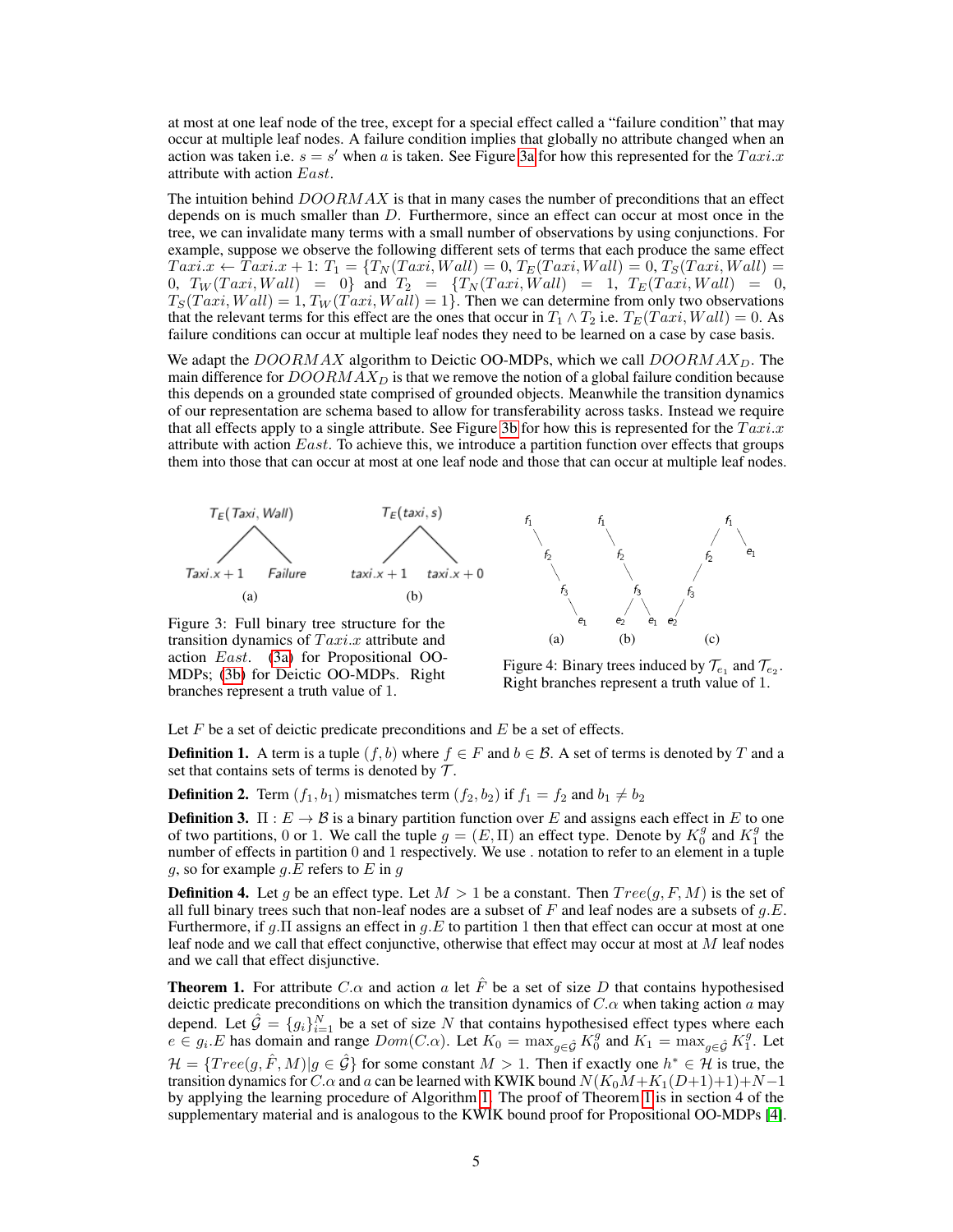Note that  $DOORMAX_D$ , being an  $R_{max}$  based algorithm, requires two procedures - one to learn the transition dynamics from observed data and one to make predictions for planning. In this paper we present only the learning procedure (see Algorithm [1\)](#page-5-0), leaving out the prediction procedure as it is analogous to that introduced for Propositional OO-MDPs [\[4\]](#page-8-6). For prediction, the essence of the procedure is that for an attribute  $C.\alpha$  and action a the input is a deictic object o that is an instance of C and a state s, and it is required that for each effect type in  $\hat{G}$  we can make a prediction that is not  $\perp$ and further that all the predictions of  $o.\alpha'$  are the same, otherwise return  $\bot$ . The full procedure is included in section 3 of the supplementary material.

#### **Algorithm 1:**  $DOORMAX_D$ : learning procedure for  $C.\alpha$  and a.

**Input :**  $o \in \mathcal{O}[C]$ ,  $o.\alpha' \in Dom(C.\alpha)$ ,  $s \in S$ 1 pass o and s to the deictic predicates in  $\ddot{F}$  to retrieve a set of terms  $T$ 2 foreach  $g \in \hat{\mathcal{G}}$  do 3 | foreach  $e \in g.E$  do  $4 \mid \cdot \text{if } \mathcal{T}_{e}^{g} \text{ does not exist } \text{then}$ 5 define  $\mathcal{T}_e^g$  and initialise to the empty set,  $\mathcal{T}_e^g \leftarrow \phi$ 6 end  $7 \mid \cdot \mid$  if  $e(o.\alpha) = o.\alpha'$  then 8 if  $\mathcal{T}_e^g = \phi$  then 9  $\begin{array}{|c|c|c|}\n\hline\n\end{array}$  if  $(∃e' ∈ g.E and T_{e'} ∈ T_{e'}^g)$  such that  $T_{e'} ⊆ T$  then 10 | | | | remove g from  $\hat{G}$  $11$  else 12  $\parallel$   $\parallel$   $\parallel$  add T to  $\mathcal{T}_{e}^{g}$ 13 | | | | | end 14 else 15 | | | if  $q.\Pi(e) = 0$  then 16 | | | | add T to  $\mathcal{T}_e^g$  $17$  else 18  $\vert \vert \vert \vert \vert$   $T_{temp} \leftarrow T$ <sup>19</sup> T ← the only element in T g e 20  $\vert$   $\vert$   $\vert$   $\vert$  remove from T any terms that mismatch terms in  $T_{temp}$ 21  $\vert$   $\vert$   $\vert$   $\vert$   $\vert$   $\vert$   $\tau$  $e^g \leftarrow \phi$ 22  $\Box$  add T to  $\mathcal{T}_e^g$  $23$  | | | end  $\textbf{if } (\exists (e' \in (g.E - \{e\}) \text{ and } T_{e'} \in \mathcal{T}_{e'}^g) \text{ such that } (T \subseteq T_{e'} \text{ or } T_{e'} \subseteq T)) \text{ or }$  $(|\mathcal{T}_e^{\dot{g}}|>\tilde{M})$  then 25 | | | | | remove q from  $\tilde{G}$  $26$  end  $27$  end  $28$  end <sup>29</sup> end <sup>30</sup> end

<span id="page-5-0"></span>The key insight behind Algorithm [1](#page-5-0) is that for all  $g \in \hat{\mathcal{G}}$  the set  $\{\mathcal{T}_e^g\}_{e \in g.E}$  must at all times induce a binary tree subject to the constraints of the partition function  $g.\Pi$ . Each time we observe a set of terms  $\tilde{T}$  and an associated effect  $e$  we update  $\tilde{T}_e^g$  and in doing so may discover that the resulting set  $\{\mathcal{T}_{e}^g\}_{e\in g.E}$  can no longer induce an appropriate binary tree at which point we remove g from  $\hat{\mathcal{G}}$ . To provide some intuition on the operations in the algorithm consider a case where  $F = \{f_1, f_2, f_3\}$ and there are two effects  $E = \{e_1, e_2\}$  where  $e_1$  is conjunctive and  $e_2$  is disjunctive. Consider the following examples: Figure [4a:](#page-4-3) we currently have  $\mathcal{T}_{e_1} = \{T_{e_1} = \{(f_1, 1), (f_2, 1), (f_3, 1)\}\}\$  and  $\mathcal{T}_{e_2} = \phi$ . Suppose we then observe  $e_2$  with  $T = \{(f_1, 1), (f_2, 1), (f_3, 1)\}$ . Then  $\mathcal{T}_{e_2}$  is empty and  $T_{e_1} \subseteq T$ . Figure [4b:](#page-4-4) we currently have  $\mathcal{T}_{e_1} = \{T_{e_1} = \{(f_1, 1), (f_2, 1), (f_3, 1)\}\}\$  and  $\mathcal{T}_{e_2} = \{T_{e_2} = T_{e_3} \}$  $\{(f_1, 1), (f_2, 1), (f_3, 0)\}\.$  Suppose we then observe  $e_1$  with  $T = \{(f_1, 1), (f_2, 0), (f_3, 0)\}.$  As  $e_1$  is conjunctive and  $\mathcal{T}_{e_1}$  is not empty we first remove mismatching terms. Then  $\mathcal{T}_{e_1} = \{T = \{(f_1, 1)\}\}\$ and now  $T \subseteq T_{e_2}$ . Figure [4c:](#page-4-5) we currently have  $\mathcal{T}_{e_1} = \{T_{e_1} = \{(f_1, 1)\}\}\$  and  $\mathcal{T}_{e_2} = \{T_{e_2} = T_{e_3}\}$  $\{(f_1, 0), (f_2, 0), (f_3, 0)\}\.$  Suppose we then observe  $e_2$  with  $T = \{(f_1, 1), (f_2, 0), (f_3, 1)\}\.$  We add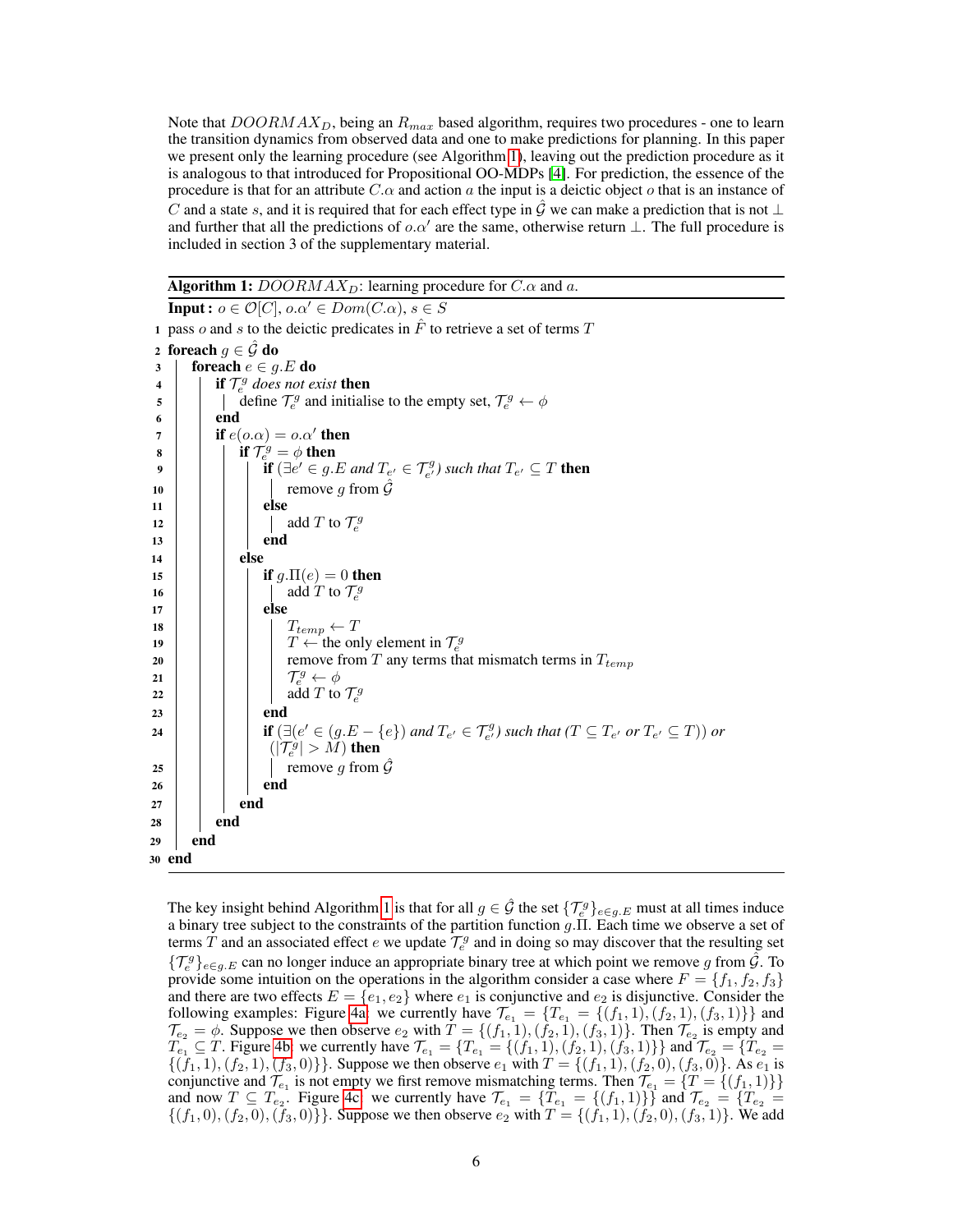T to  $\mathcal{T}_{e_2}$  and now  $T_{e_1} \subseteq T$ . In all the above cases, we conclude that the effect type is invalid since the observed data can no longer induce a binary tree subject to the specified constraints. Note that we do not place any restrictions on the order in which the preconditions may appear in the tree, but there is no reordering that can recover an appropriate binary tree given the data.

## <span id="page-6-0"></span>4 Experiments

#### 4.1 All-passenger any-destination Taxi domain

We conduct two sets of experiments on this domain. In the first set we have one destination and we fix the number of passengers,  $n$ . We generate a grounded MDP with an initial state by randomly sampling  $n$  passenger locations and one destination location from one of six pre-specified locations and we also sample a random taxi start location together with one of four wall configurations as shown in Figure [1a.](#page-2-2) We apply 20 independent runs of the following procedure: we sample 10 test MDPs with random initial states. We then randomly sample a training MDP and run  $DOORMAX_D$ on it for one episode until we reach the terminal state. Upon termination, we test performance by running  $DOORMAX_D$  for one episode on each of the 10 test MDPs, stopping an episode early if we exceed 500 steps. We repeat this for 100 training MDPs. Since all the MDPs come from the same schema we can share transition dynamics between our MDPs - but we only update the transition dynamics on training MDPs. In our experiments we start with  $n = 1$  passenger and increase to  $n = 4$  passengers. We run our experiments for Propositional OO-MDPs and two versions of Deictic OO-MDPs. In the first, without transfer, we relearn the transition dynamics for each  $n$  while for the second, with transfer, we transfer the previously learned transition dynamics each time we increase  $n$ . We report results in Figure [5](#page-6-1) that averages over the 20 independent runs the average number of steps for the 10 test MDPs with error bars included.

<span id="page-6-1"></span>

Figure 5: Experimental results for the all-passenger any-destination Taxi domain with different number of passengers.

We see from the results that for this domain deictic representations outperform the propositional representation as we increase the number of passengers. This is because with the propositional representation we need to add more preconditions as we increase the number of passengers - in fact the propositional representation is unable to learn the task when  $n = 4$  even after 100 training episodes. Furthermore, as the MDPs belong to the same schema it is beneficial to transfer the previous transition dynamics under the deictic representation. Specifically, once we get to  $n = 4$  passengers the transition dynamics we transfer from the  $n = 3$  experiment have learned the schema transition dynamics completely and we have zero-shot transfer of the transition dynamics.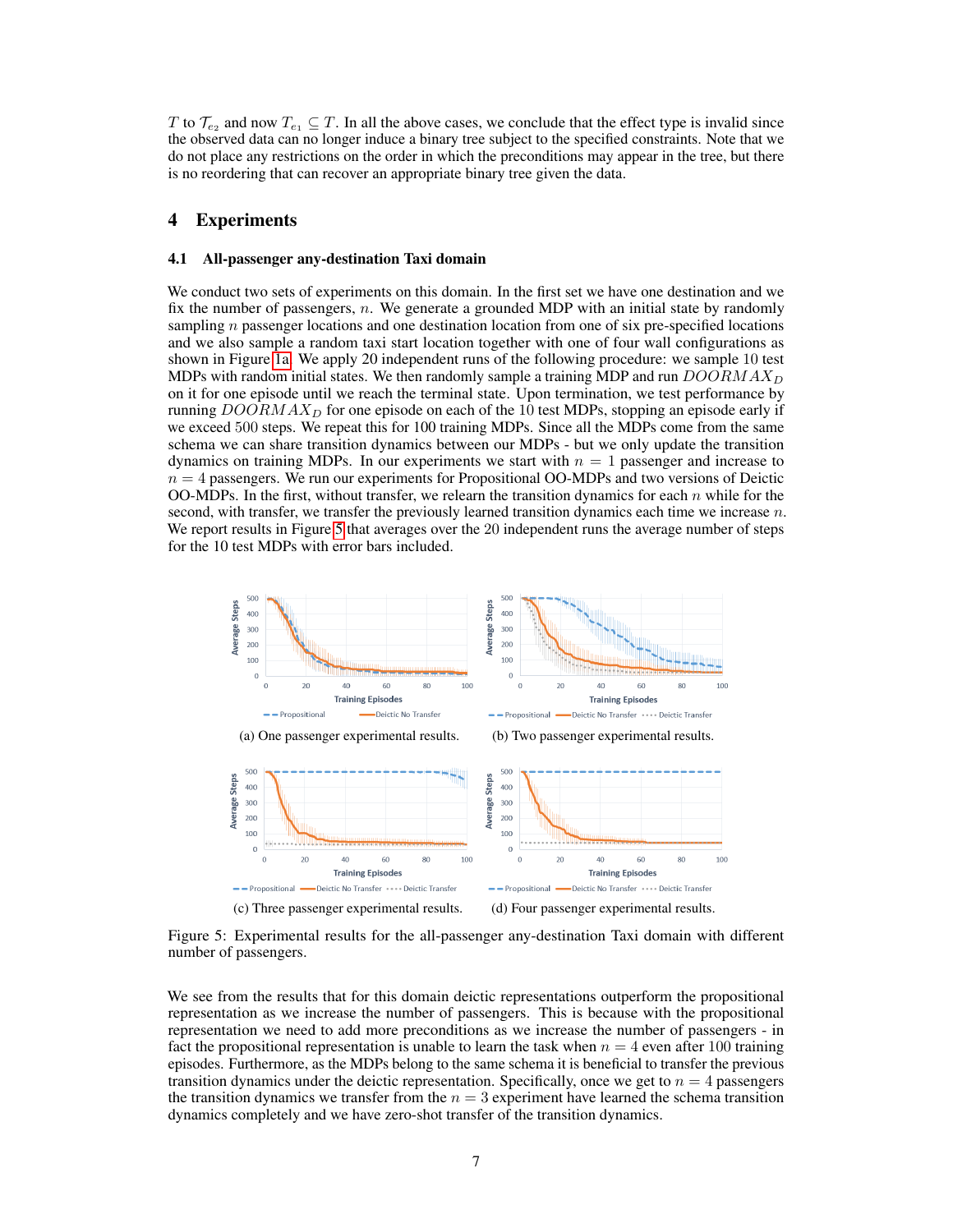We observe from Figure [5](#page-6-1) that using the deictic representation without transfer is actually learning slightly faster as we add more passengers. This is somewhat misleading. What is actually happening is that as the tasks become more complex the agent is able to learn more about the transition dynamics over a single training episode, but that episode will require many more steps to complete. To illustrate this and also highlight the robustness of the deictic representation with transfer methodology we conduct a second set of experiments. These experiments are similar to those conducted before but we now use a larger  $10 \times 10$  gridworld with five passengers and three destinations as in Figure [1b.](#page-2-3) In these experiments we stop after 100 steps for each episode of the training MDPs. Furthermore, for the deictic representation with transfer we simply transfer the learned transition dynamics of  $n = 4$ passengers and do no additional learning on the new larger gridworld.

<span id="page-7-0"></span>In Figure [6](#page-7-0) we plot for all the experiments run the average number of steps relative to optimal number of steps. We see that the deictic representation with transfer is able to solve the larger gridworld optimally with no additional learning of the transition dynamics. Meanwhile the deictic representation with no transfer which was decreasing up to  $n = 4$  now has a jump between  $n = 4$  and  $n = 5$  because the agent does not have the benefit of learning for a full training episode. We cap the graph's y axis at 10 to make it more readable, but remark that the propositional representation exhibits exponentially worse performance relative to optimal as the tasks become more complex. We include additional details on the transition dynamics for this domain in section 1 of the supplementary material.



Figure 6: Average number of steps relative to optimal number of steps as we add more passengers for  $n = 5$  we also increase the gridworld size and add more destinations hence it is marked with a  $\ast$ .

#### 4.2 Sokoban domain

To demonstrate the benefits of Deictic OO-MDPs, we conduct an experiment on a more challenging Sokoban domain. In this experiment we first learn the transition dynamics on an MDP with initial state as in Figure [2a](#page-3-3) and continue learning until we have a prediction for every state and action in the MDP. As it turns out, this simple toy MDP with 7, 961 states is enough to completely learn the schema transition dynamics of this domain under the Deictic OO-MDP representation. Once learned we zero-shot transfer the transition dynamics to a more complex Sokoban task as shown in [2c.](#page-3-5) This task comes from the "Micro-Cosmos" level pack and has approximately  $10^6$  states while the optimal number of steps to solve this task 209. With no additional learning we run value iteration and solve for the optimal policy. Note that the ability to transfer here is critical. The larger MDP has approximately 125 times more states than the toy MDP. Running  $R_{max}$  based algorithms directly on the larger MDP is very slow because at each step it is required to compute a policy with a planning algorithm such as value iteration that requires multiple iterations over the state-space to converge. By transferring the transition dynamics learned in the toy MDP we can solve the larger MDP with only a *single run* of value iteration which is extremely efficient. We include additional details on the transition dynamics for this domain in section 2 of the supplementary material.

## 5 Concluding remarks

In this paper we have introduced a novel deictic object-oriented representation for RL. We have shown that this representation can be described in terms of a schema that allows reuse of transition dynamics across grounded MDPs instantiated from that schema and that this allows for zero-shot transfer across such MDPs. Theoretically we have proved that under certain assumptions we can efficiently learn deterministic transition dynamics. We conducted experiments on an extension of the Taxi domain as well as a more challenging Sokoban domain and have shown that zero-shot transfer of transition dynamics is possible with our representation.